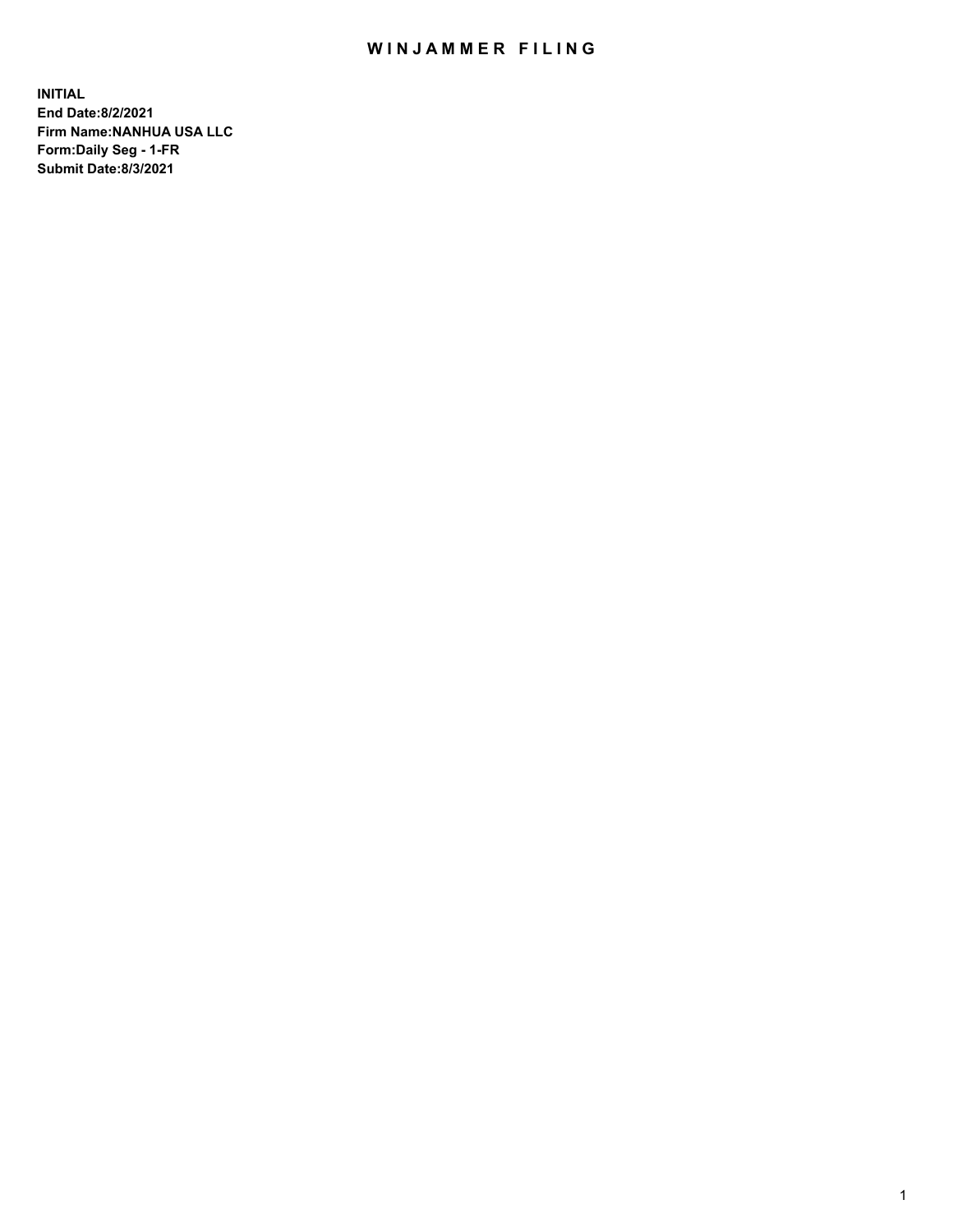## **INITIAL End Date:8/2/2021 Firm Name:NANHUA USA LLC Form:Daily Seg - 1-FR Submit Date:8/3/2021 Daily Segregation - Cover Page**

Name of Company **NANHUA USA LLC** [0010] Contact Name **Tracy Yuan** [0040] Contact Phone Number **+1 (312) 526-3930** [0060] Contact Email Address **tracy.yuan@nanhua-usa.com** [0065] FCM's Customer Segregated Funds Residual Interest Target (choose one): a. Minimum dollar amount: ; or **3,500,000** [8930] b. Minimum percentage of customer segregated funds required:% ; or **0** [8940] c. Dollar amount range between:and; or **0** [8950] **0** [8951] d. Percentage range of customer segregated funds required between:% and%. **0** [8960] **0** [8961] FCM's Customer Secured Amount Funds Residual Interest Target (choose one): a. Minimum dollar amount: ; or **100,000** [8970] b. Minimum percentage of customer secured funds required:% ; or **0** [8980] c. Dollar amount range between:and; or **0** [8990] **0** [8991] d. Percentage range of customer secured funds required between:% and%. **0** [9000] **0** [9001] FCM's Cleared Swaps Customer Collateral Residual Interest Target (choose one): a. Minimum dollar amount: ; or **0** [9010] b. Minimum percentage of cleared swaps customer collateral required:% ; or **0** [9020] c. Dollar amount range between:and; or **0** [9030] **0** [9031]

d. Percentage range of cleared swaps customer collateral required between:% and%. **0** [9040] **0** [9041]

Attach supporting documents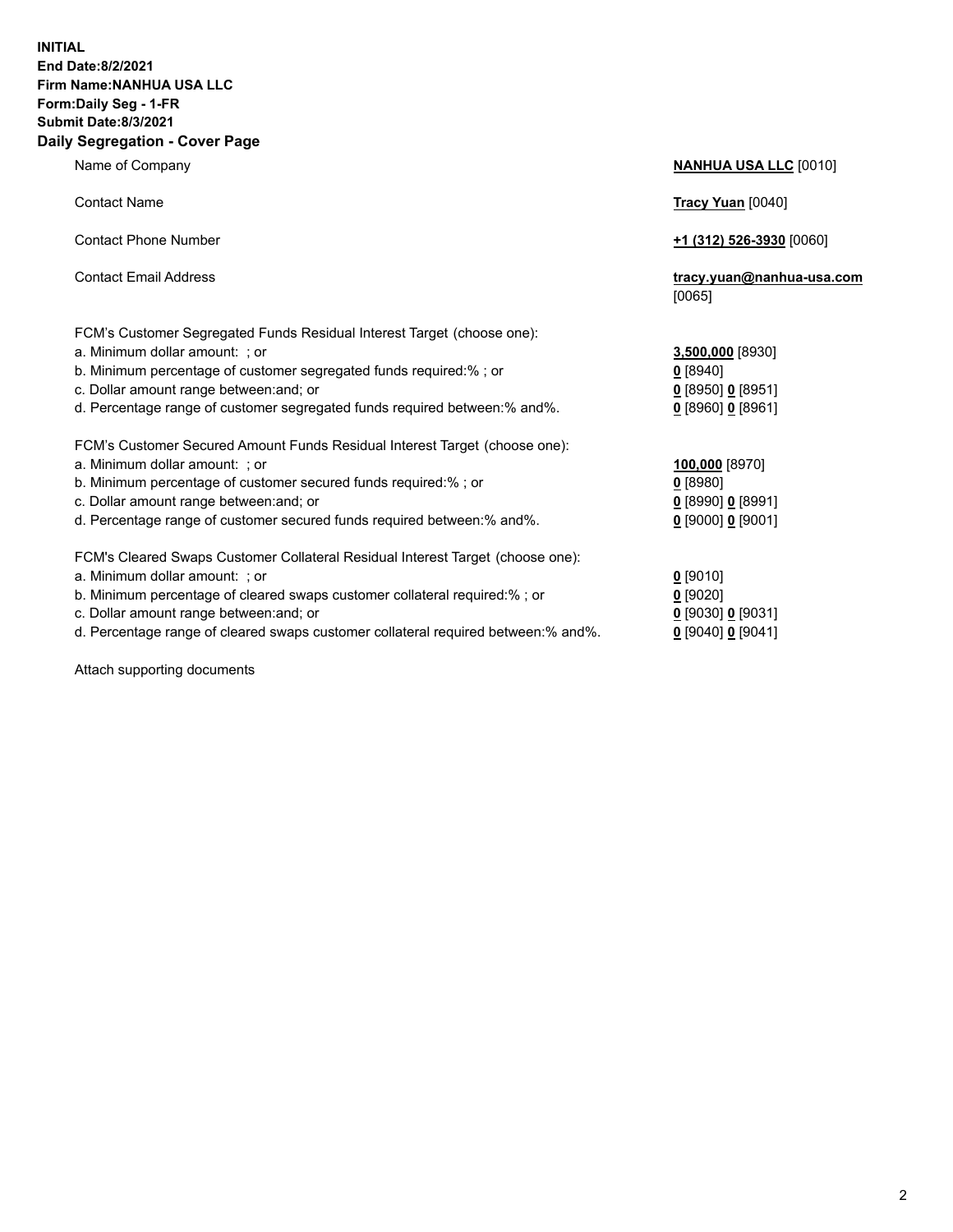## **INITIAL End Date:8/2/2021 Firm Name:NANHUA USA LLC Form:Daily Seg - 1-FR Submit Date:8/3/2021 Daily Segregation - Secured Amounts**

|     | Foreign Futures and Foreign Options Secured Amounts                                               |                         |
|-----|---------------------------------------------------------------------------------------------------|-------------------------|
|     | Amount required to be set aside pursuant to law, rule or regulation of a foreign                  | $0$ [5605]              |
|     | government or a rule of a self-regulatory organization authorized thereunder                      |                         |
| 1.  | Net ledger balance - Foreign Futures and Foreign Option Trading - All Customers                   |                         |
|     | A. Cash                                                                                           | 59,135 [5615]           |
|     | B. Securities (at market)                                                                         | $0$ [5617]              |
| 2.  | Net unrealized profit (loss) in open futures contracts traded on a foreign board of trade         | $0$ [5625]              |
| 3.  | Exchange traded options                                                                           |                         |
|     | A. Market value of open option contracts purchased on a foreign board of trade                    | $0$ [5635]              |
|     | B. Market value of open contracts granted (sold) on a foreign board of trade                      | $0$ [5637]              |
| 4.  | Net equity (deficit) (add lines 1. 2. and 3.)                                                     | 59,135 [5645]           |
| 5.  | Account liquidating to a deficit and account with a debit balances - gross amount                 | $0$ [5651]              |
|     | Less: amount offset by customer owned securities                                                  | $0$ [5652] $0$ [5654]   |
| 6   | Amount required to be set aside as the secured amount - Net Liquidating Equity                    | 59,135 [5655]           |
|     | Method (add lines 4 and 5)                                                                        |                         |
| 7.  | Greater of amount required to be set aside pursuant to foreign jurisdiction (above) or line<br>6. | 59,135 [5660]           |
|     | FUNDS DEPOSITED IN SEPARATE REGULATION 30.7 ACCOUNTS                                              |                         |
| 1.  | Cash in Banks                                                                                     |                         |
|     | A. Banks located in the United States                                                             | 412,193 [5700]          |
|     | B. Other banks qualified under Regulation 30.7                                                    | 0 [5720] 412,193 [5730] |
| 2.  | <b>Securities</b>                                                                                 |                         |
|     | A. In safekeeping with banks located in the United States                                         | $0$ [5740]              |
|     | B. In safekeeping with other banks qualified under Regulation 30.7                                | 0 [5760] 0 [5770]       |
| 3.  | Equities with registered futures commission merchants                                             |                         |
|     | A. Cash                                                                                           | $0$ [5780]              |
|     | <b>B.</b> Securities                                                                              | $0$ [5790]              |
|     | C. Unrealized gain (loss) on open futures contracts                                               | $0$ [5800]              |
|     | D. Value of long option contracts                                                                 | 0[5810]                 |
|     | E. Value of short option contracts                                                                | 0 [5815] 0 [5820]       |
| 4.  | Amounts held by clearing organizations of foreign boards of trade                                 |                         |
|     | A. Cash                                                                                           | $0$ [5840]              |
|     | <b>B.</b> Securities                                                                              | $0$ [5850]              |
|     | C. Amount due to (from) clearing organization - daily variation                                   | 0[5860]                 |
|     | D. Value of long option contracts                                                                 | $0$ [5870]              |
|     | E. Value of short option contracts                                                                | 0 [5875] 0 [5880]       |
| 5.  | Amounts held by member of foreign boards of trade                                                 |                         |
|     | A. Cash                                                                                           | $0$ [5900]              |
|     | <b>B.</b> Securities                                                                              | $0$ [5910]              |
|     | C. Unrealized gain (loss) on open futures contracts                                               | $0$ [5920]              |
|     | D. Value of long option contracts                                                                 | $0$ [5930]              |
|     | E. Value of short option contracts                                                                | $0$ [5935] $0$ [5940]   |
| 6.  | Amounts with other depositories designated by a foreign board of trade                            | $0$ [5960]              |
| 7.  | Segregated funds on hand                                                                          | $0$ [5965]              |
| 8.  | Total funds in separate section 30.7 accounts                                                     | 412,193 [5970]          |
| 9.  | Excess (deficiency) Set Aside for Secured Amount (subtract line 7 Secured Statement               | 353,058 [5680]          |
|     | Page 1 from Line 8)                                                                               |                         |
| 10. | Management Target Amount for Excess funds in separate section 30.7 accounts                       | 100,000 [5980]          |
| 11. | Excess (deficiency) funds in separate 30.7 accounts over (under) Management Target                | 253,058 [5985]          |
|     |                                                                                                   |                         |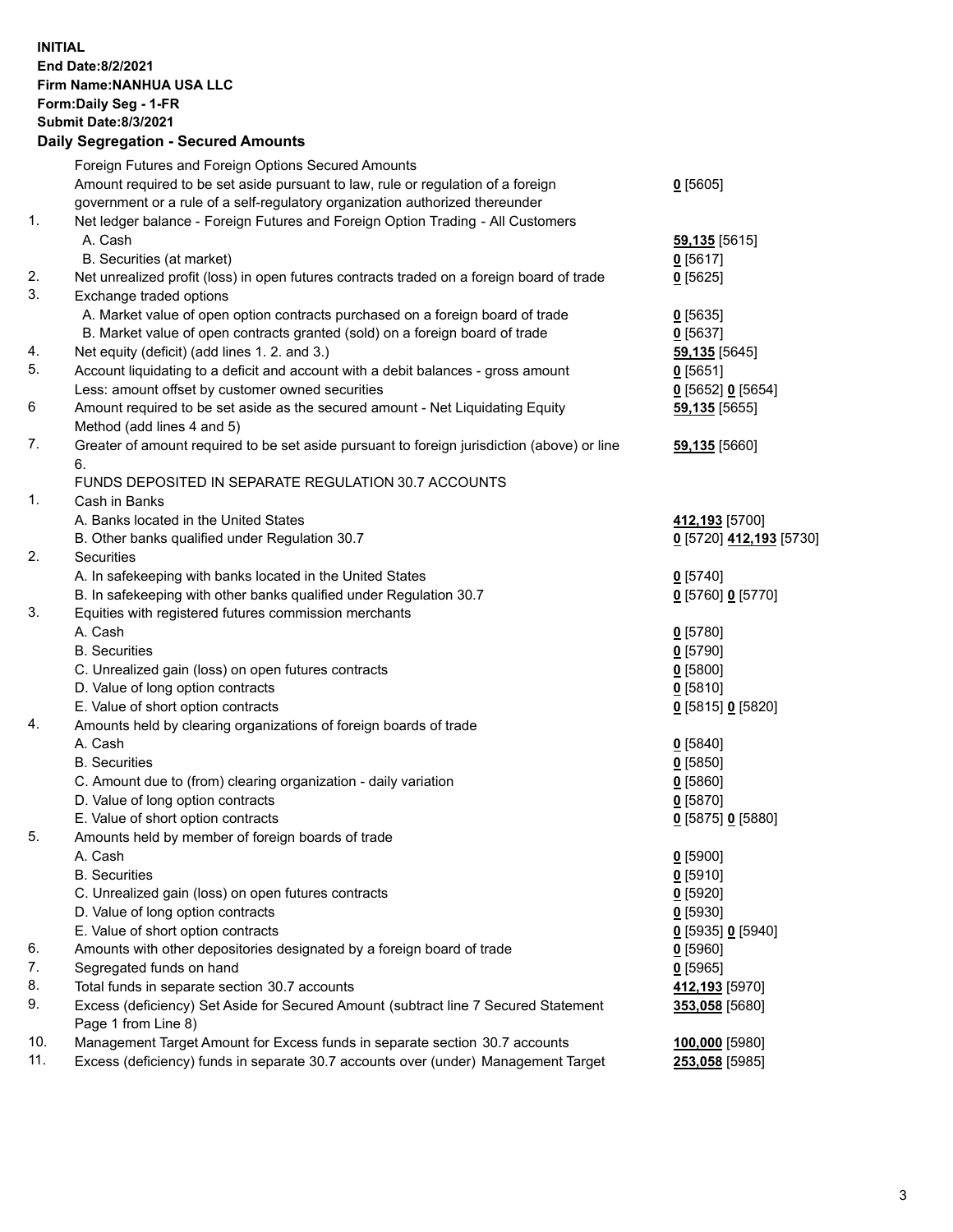| <b>INITIAL</b> | End Date:8/2/2021<br>Firm Name: NANHUA USA LLC<br>Form: Daily Seg - 1-FR<br><b>Submit Date:8/3/2021</b><br>Daily Segregation - Segregation Statement |                              |
|----------------|------------------------------------------------------------------------------------------------------------------------------------------------------|------------------------------|
|                | SEGREGATION REQUIREMENTS (Section 4d(2) of the CEAct)                                                                                                |                              |
| 1.             | Net ledger balance                                                                                                                                   |                              |
|                | A. Cash                                                                                                                                              | 118,639,633 [5000]           |
|                | B. Securities (at market)                                                                                                                            | $0$ [5010]                   |
| 2.             | Net unrealized profit (loss) in open futures contracts traded on a contract market                                                                   | 3,485,383 [5020]             |
| 3.             | Exchange traded options                                                                                                                              |                              |
|                | A. Market value of open option contracts purchased on a contract market                                                                              | 267,088 [5030]               |
|                | B. Market value of open option contracts granted (sold) on a contract market                                                                         | -1,425,413 <sup>[5040]</sup> |
| 4.             | Net Equity (deficit) (add lines 1, 2, and 3)                                                                                                         | 120,966,691 [5050]           |
| 5.             | Accounts liquidating to a deficit and accounts with                                                                                                  |                              |
|                | debit balances - gross amount                                                                                                                        | $0$ [5060]                   |
|                | Less: amount offset by customer owned securities                                                                                                     | 0 [5070] 0 [5080]            |
| 6.             | Amount required to be segregated (add lines 4 and 5)                                                                                                 | 120,966,691 [5090]           |
| 7.             | FUNDS IN SEGREGATED ACCOUNTS                                                                                                                         |                              |
|                | Deposited in segregated funds bank accounts<br>A. Cash                                                                                               |                              |
|                | B. Securities representing investment of customers' funds (at market)                                                                                | 8,411,362 [5100]             |
|                | C. Securities held for particular customers or option customers in lieu of cash (at                                                                  | $Q$ [5110]<br>$0$ [5120]     |
|                | market)                                                                                                                                              |                              |
| 8.             | Margins on deposit with derivatives clearing organizations of contract markets                                                                       |                              |
|                | A. Cash                                                                                                                                              | 125,561,822 [5130]           |
|                | B. Securities representing investment of customers' funds (at market)                                                                                | $0$ [5140]                   |
|                | C. Securities held for particular customers or option customers in lieu of cash (at                                                                  | $0$ [5150]                   |
|                | market)                                                                                                                                              |                              |
| 9.             | Net settlement from (to) derivatives clearing organizations of contract markets                                                                      | <b>-431,975</b> [5160]       |
| 10.            | Exchange traded options                                                                                                                              |                              |
|                | A. Value of open long option contracts                                                                                                               | 267,088 [5170]               |
|                | B. Value of open short option contracts                                                                                                              | -1,425,413 <sup>[5180]</sup> |
| 11.            | Net equities with other FCMs                                                                                                                         |                              |
|                | A. Net liquidating equity                                                                                                                            | $0$ [5190]                   |
|                | B. Securities representing investment of customers' funds (at market)                                                                                | $0$ [5200]                   |
|                | C. Securities held for particular customers or option customers in lieu of cash (at                                                                  | $0$ [5210]                   |
|                | market)                                                                                                                                              |                              |
| 12.            | Segregated funds on hand                                                                                                                             | $0$ [5215]                   |
| 13.            | Total amount in segregation (add lines 7 through 12)                                                                                                 | 132,382,884 [5220]           |
| 14.            | Excess (deficiency) funds in segregation (subtract line 6 from line 13)                                                                              | 11,416,193 [5230]            |
| 15.<br>16.     | Management Target Amount for Excess funds in segregation                                                                                             | 3,500,000 [5240]             |
|                | Excess (deficiency) funds in segregation over (under) Management Target Amount<br><b>Excess</b>                                                      | 7,916,193 [5250]             |
|                |                                                                                                                                                      |                              |